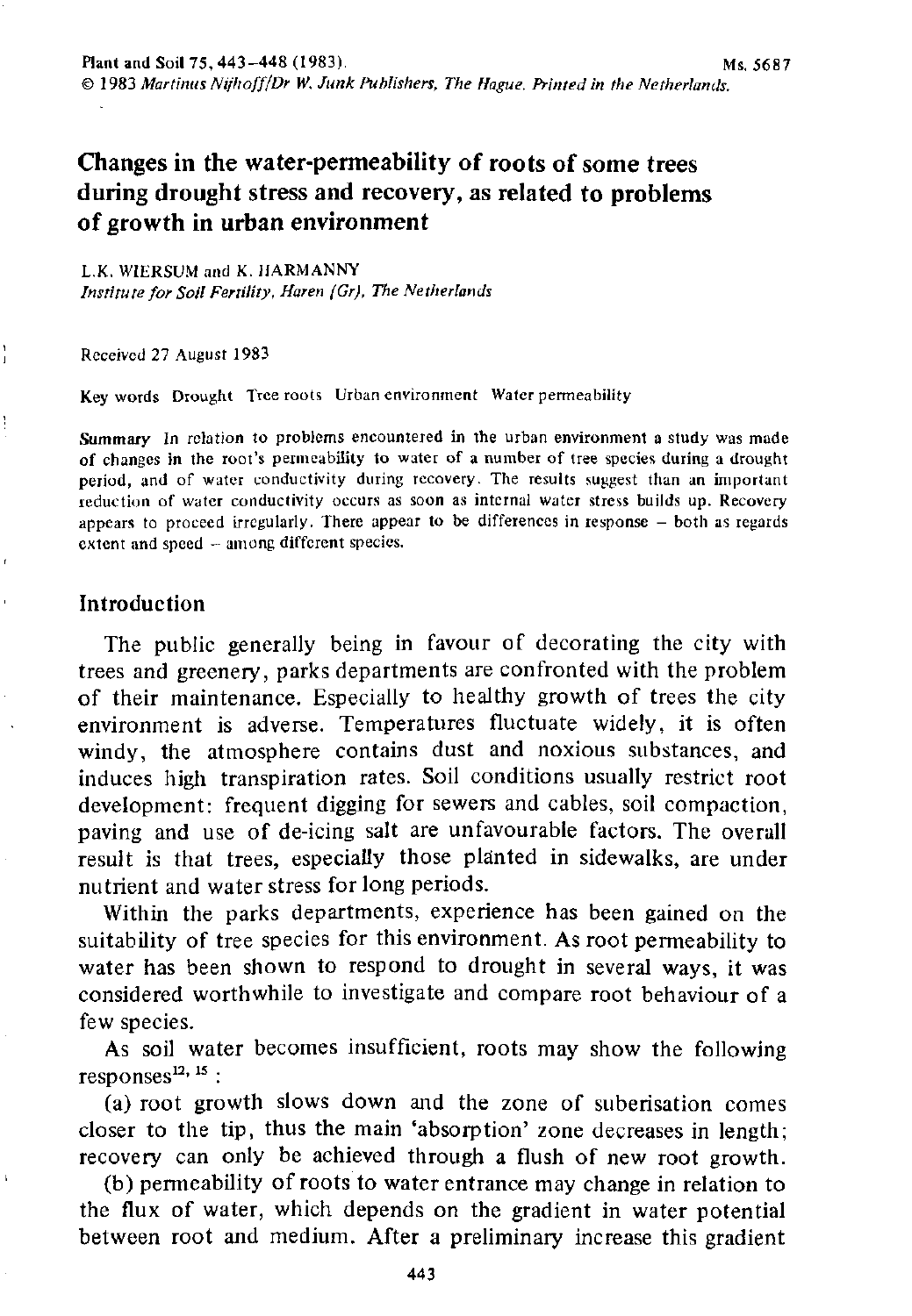will decrease as the soil dries and also the rate of water supply diminishes. These variations in conductivity for water within short periods can best be explained by changes in the soil membra

This preliminary research was aimed at investigating whether fluctuations in the permeability of roots to water could be detected during the onset of drought and subsequent recovery. By means of a pressurebomb technique it was possible to measure transversal water conductivity of intact root systems under standardized conditions. In the choice of trees the experience obtained in maintenance in the city was taken into account. Elm is considered a tolerant species and ash a sensitive one in relation to city environment in The Netherlands.

#### Materials and methods

The species used in the first experiment were: ash *(Fraxinus excelsior* L.), elm *(Ulmus* X hollandica Mill. 'Groeneveld'), maple *(Acer pseudoplatanus* L. 'Negeria'), oak *(Quercus robur*  L.), poplar *(Populus* X canadensis Moench 'Robusta'), willow *(Salix alba* L. 'Belders').

Young  $1-2$  year old seedlings were obtained from a nursery and planted in 4-1 plastic pails, filled with a sandy soil. Of the larger and older batches of plants both stem and root system was pruned before planting. This procedure made it easier to distinguish young and old roots at the end of the experiment. Cultivation was in the open. For the experiment 15 selected plants of one species were placed in the glasshouse and treatments started.

Besides the flow of water forced through the roots, the leaves and roots were weighed and measured, and surface was calculated.

In the second experiment two-year old seedlings of ash were used. After cultivation in the open air, they were brought into a room of constant temperature and artificial light. This was to standardize conditions during the experiment.

The ultimate purpose was to measure the permeability (transversal conductivity) of the root tissue to water under standardized conditions. The best approach to this goal was considered to be the use of external pressure on the roots, attached to a short stump remaining after cutting the stem. That transversal conductivity is indeed the dominating factor is demonstrated by the experience that the flow of water out of the stump is very much larger after the bunch of roots has been partly cut. Thus, it may be accepted that longitudinal resistance in the roots is small in comparison to the transversal entry resistance  $10$ 

In the first trial only 1 bar external pressure was applied. There are, however, objections to this low pressure from a theoretical point of view (confounding effect of osmotic phenor As we could confirm the pressure-versus-flow relationships established by Fiscus and Kra all further experiments were performed at 4 bar external pressure.

In the plastic pressure bomb used initially, tap-water pressure was reduced to 1 bar by means of a reducing valve. An improved model was made of steel and is depicted in Fig. 1.

The vessel containing soil, roots and the remaining stump was placed into the large bomb. Water was led in and the lid screwed on. The stump protruded through a hole in the lid. Closure around the stump was achieved with a greased perforated rubber stopper, which was slipped over the stump and then compressed. Additional water was led in until it flowed out and then the lid was screwed on tight. In this manner hardly any air remained in the bomb.

The whole system was then connected to a suction pump aspirator to evacuate air in the bomb and in the soil. After that, pressure was applied to the whole water-filled system by means of compressed  $N_2$ , which pressure was reduced to 4 bar.

The expressed fluid was collected in a vessel connected to the stump with short pieces of tubing. In the case of very young seedlings the exudate was drained off into a graduated pipette by means of a bunch of glass fibres.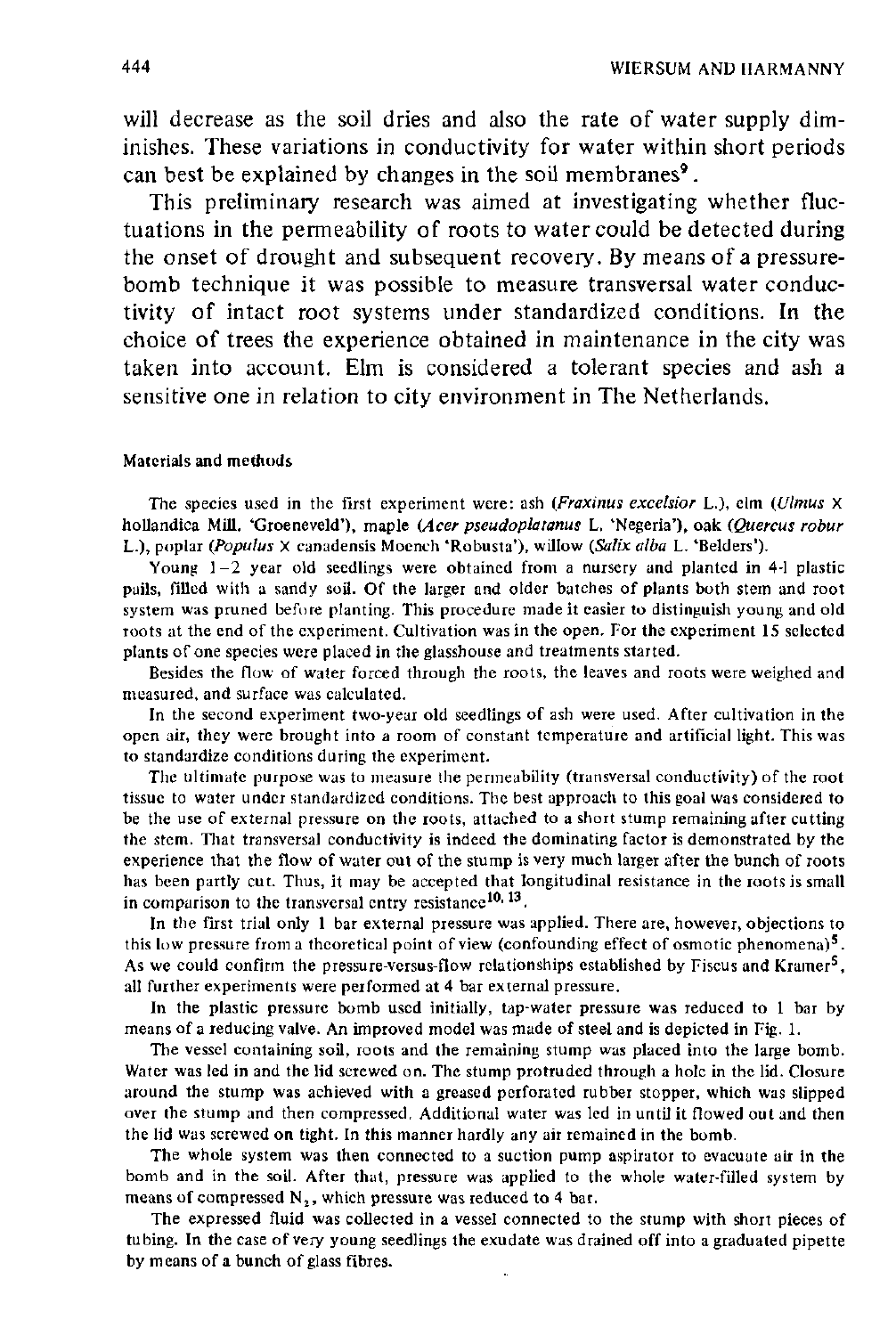

Pig. 1. Schematic drawing of pressure bomb.

As the outflow of water usually fluctuated more or less within a period of  $2-3$  hours observation, the recorded data are those occurring during a period of about one hour's steady flow.

The reason for evacuating air from the soil in the pots is to achieve complete filling of all pores of the soil with water. If shrinkage of roots occurs during drought, normal rewetting of the soil may result in pockets of air remaining between root and soil. This would result in exclusion of part of the root system from water supply and thus lead to incorrect conclusions<sup>11</sup> .

From an ecological point of view, however, the possible occurrence of air gaps upon rewetting of the soil must be considered. The extent to which this occurs could be a measure of root shrinkage occurring in dry soil and could indicate how closely soil/root contact during normal rewetting is again established.

### **Results**

### *Comparison of six species at 1 bar pressure*

Treatment consisted of withholding water for  $2-3$ ,  $5-7$ , or  $11-14$ days and renewed water supply for  $2-3$ ,  $3-5$ ,  $6-8$ , or  $9-10$  days.

The differences in response of root conductivity to drought are shown in Table 1. Ash and oak were slow in their response, while elm and maple showed a fast and larger decline in permeability. As regards the recovery after rewatering, oak and elm showed the quickest response, while poplar and ash only responded slowly. For the two contrasting species elm and ash more details of the total behaviour are given in Fig. 2.

Although the technique had not yet been improved, the results clearly suggest differences in response among the species tested.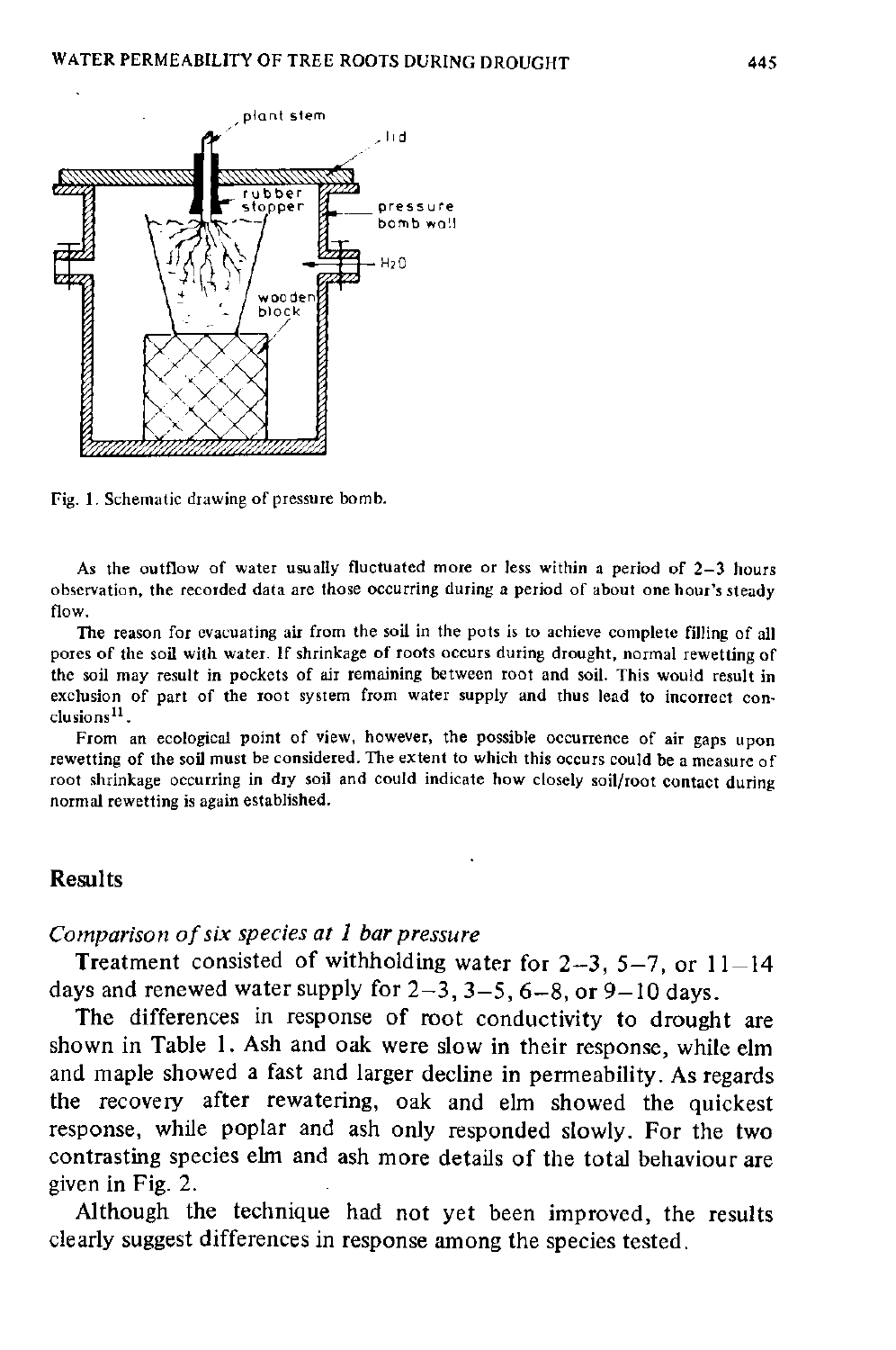| <b>Species</b> | $2-3$ days dry |                | $5 - 8$ days dry |                | Average        |                  |
|----------------|----------------|----------------|------------------|----------------|----------------|------------------|
|                | decrease<br>to | recovery<br>to | decrease<br>to   | recovery<br>to | decrease<br>to | recovery<br>with |
| Oak            | 78%            | 145%           | 29%              | 66%            | 53%            | 52%              |
| Elm            | 28             | 58             |                  | 75             | 17             | 50               |
| Willow         | 37             | 67             | 14               | 50             | 25             | 37               |
| Maple          | 11             | 38             | 4                | 38             |                | 30               |
| Poplar         | 52             | 63             | 19               | 54             | 36             | 23               |
| Ash            | 74             | 62             | 37               | 49             | 55             |                  |

Table 1. Root permeability ( $\mu$ ) water per 30 min. per g root) changes during drought and recovery (percent of control)

## *Results with ash at 4 bar pressure*

In these experiments two-year old seedlings of ash were used, and water flux was measured with 4 bar pressure after evacuation of air. Treatment consisted of a drought period of 8 days, at the end of which a decline in daily transpiration was evident. Rewatering was started on the ninth day. Results are shown in Fig. 3.

No clear reduction in 'root permeability' occurred before the rate of transpiration showed a decrease, which occurred after a loss in weight of the potted plants of about 600 g. This took about 6 days. The transfer capacity of the root system for water then fell from an average of about 0.50 ml to less than 0.10 ml per g fresh roots per hour. After rewatering recovery was slow and showed fluctuations (Fig. 3). This confirms the slow recovery rates obtained in the experiments at 1 bar overpressure for ash.

# Discussion

The observed results, i.e. the decrease in transverse conductivity for water across the roots during drought is in agreement with other observations<sup> $7, 8, 14$ </sup>

The recovery on rewatering is often too fast to be attributable to a rapid development of new young roots. Thus real conductivity variations must be involved, such as described by Aston and Law Brouwer<sup>3</sup> and Weatherley<sup>16</sup>. The response seems to be such that the gradient across the root is large (wet soil and high transpiration), permeability is high; it decreases when the gradient is low (dry These fast fluctuations in permeability may be due to changes in the fatty-acids in the plasmalemma under stres

The observation that the water flux (transpiration) out of the leaves is in the same range as the flux into the roots at 4 bar overpressure indicates that the established gradient is comparable to that occurring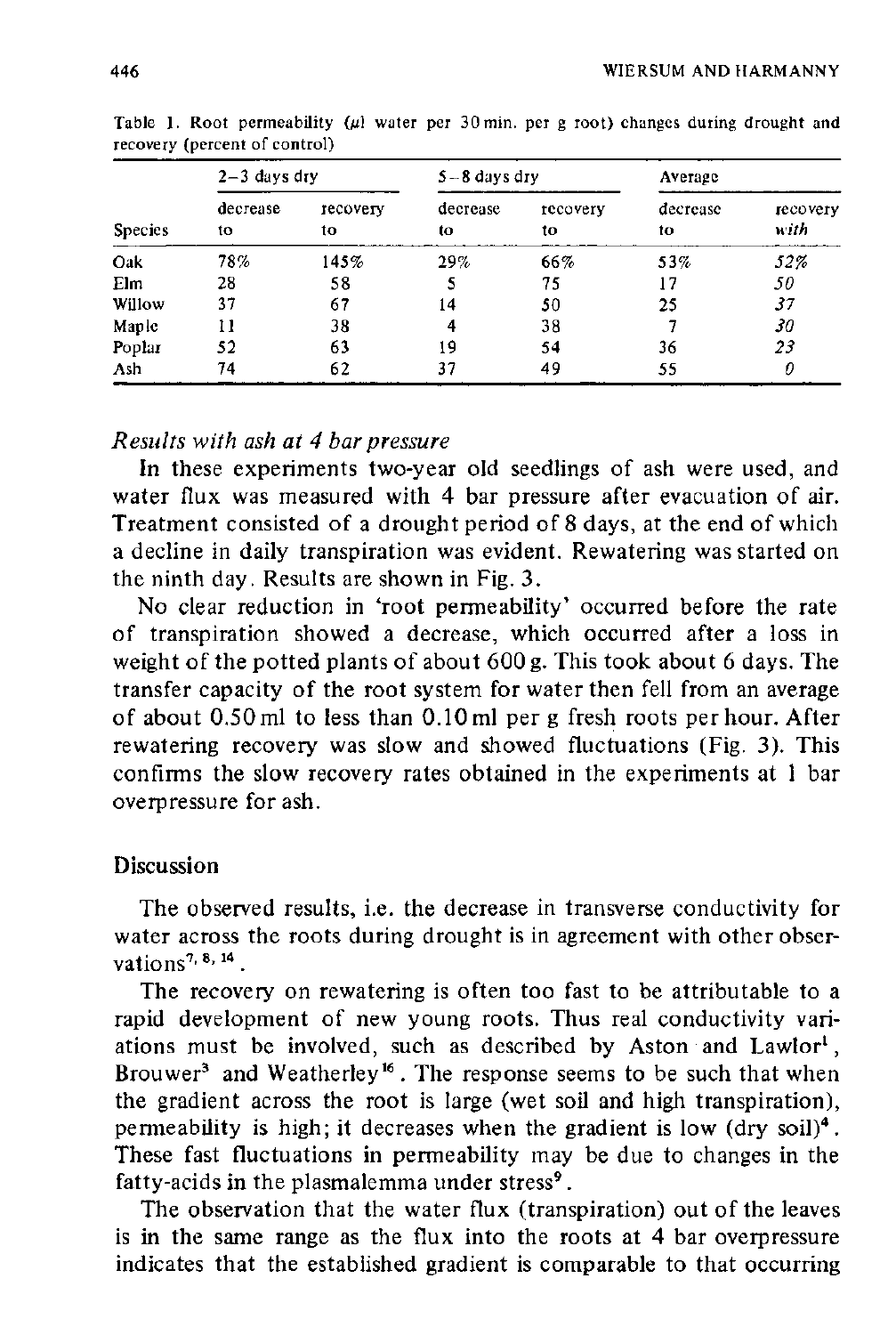

Fig. 2. Water conductivity at 1 bar overpressure for elm and ash during drought and recovery.



Fig. 3. Water flux of ash at 4 bar overpressure during drought and recovery.

naturally. Thus the results can be considered ecologically valid. The finding that leaf and root surface area are in the same range is in agreement with observations of Fiscus and Markha

It has to be further investigated whether the observed differences in response to and recovery from water stress between elm and ash can be linked to their tolerance of adverse city conditions. Ash and elm have also been reported to differ in sensitivity to tolerance of flood